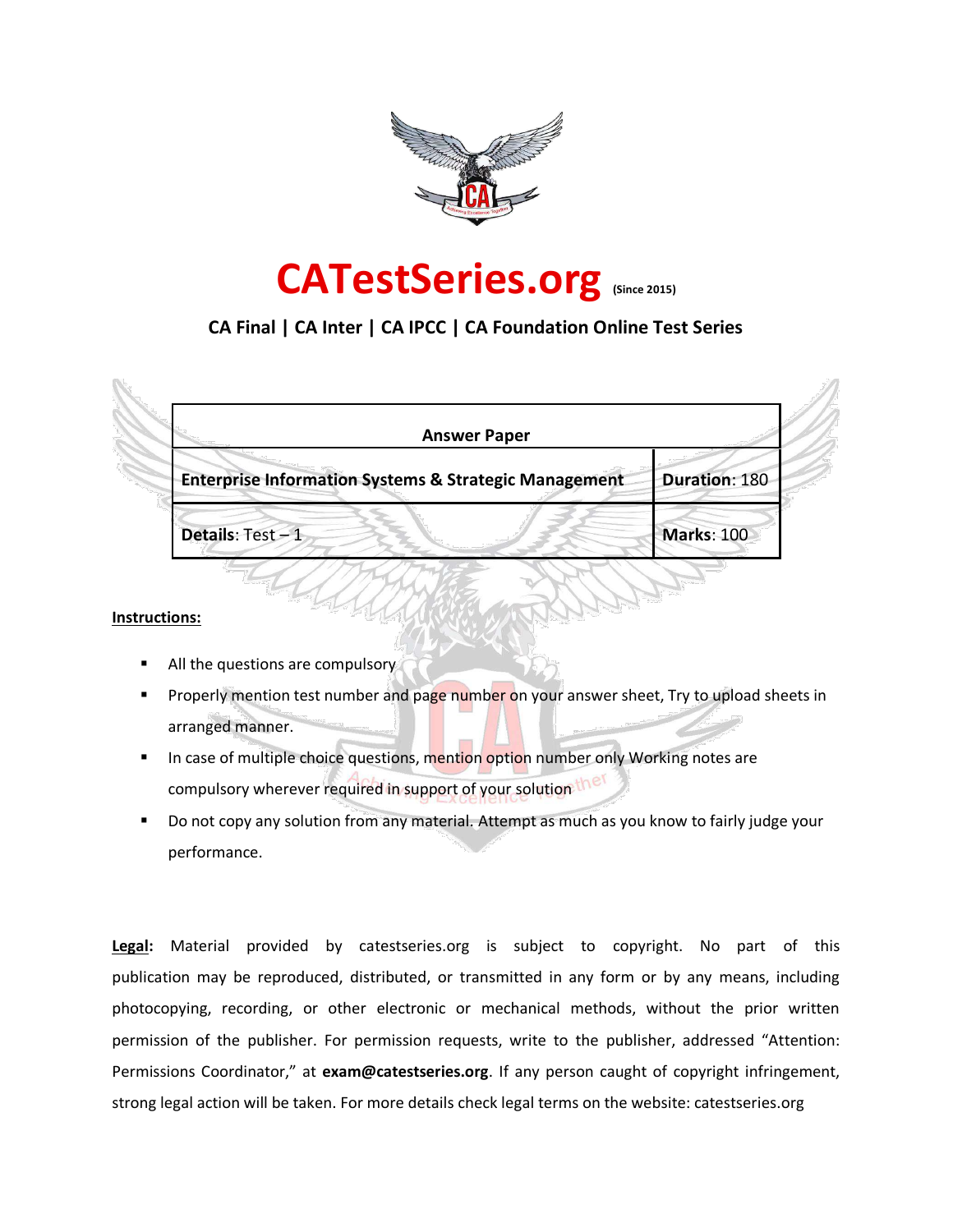## **PART – I**

# **Division A - Multiple Choice Questions**

- **1. (b)** Public Cloud **(2 Marks)**
- **2. (c)** Skills Enhancement **(2 Marks)**
- **3. (d)** Security **(2 Marks)**
- **4. (b)** Customer Relationship Management Module **(2 Marks)**
- **5. (c)** Data warehouse **(2 Marks)**
- **6. (b)** Section 3 **(1 Marks)**
- **7. (a)** Section 56 **(1 Marks)**
- **8. (a)** Extraction Transformation Load **(1 Marks)**
- **9. (d)** Exposure **(1 Marks)**
- **10. (a)** BANKS **(1 Marks)**

# **Q.1**

**(a)** Considering the role of the user in the organization, user can be granted the following types of access rights with respect to the master data, transaction data and reports:

**Division B - Descriptive Questions**

Together

(i) Create – Allows user to create data.

(ii) Alter – Allows user to alter (change/manipulate) data.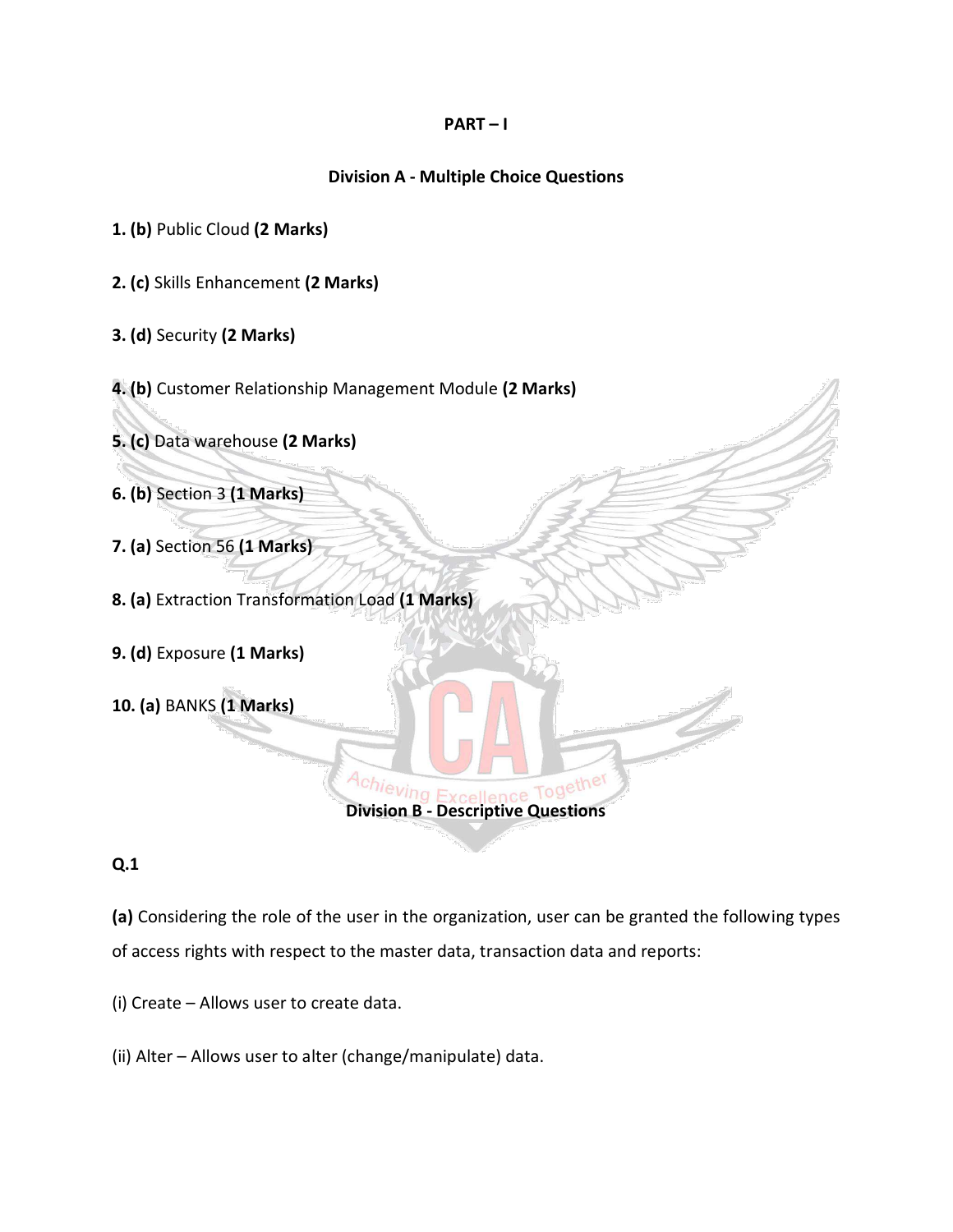(iii) View – Allows users to only view the data.

(iv) Print – Allows user to print data.

As Mr. Alok is the HR Manager of the organisation, he may be granted all kinds of access rights like creation, alter, view & print of HR related data

**(b)** A Voucher Number or a Document Number is a unique identity of any voucher/ document. A voucher may be identified or searched using its unique voucher number.

Characteristics of voucher numbering;

- Voucher number must be unique.
- Every voucher type shall have a separate numbering series
- A voucher number may have prefix or suffix or both, e.g. ICPL/2034/17-18. In this case "ICPL" is the prefix, "17-18" is the suffix and "203 $4$ " is the actual number of the voucher.
- All vouchers must be numbered serially, i.e. 1,2,3,4,5,6 and so on.

# Achievir

 All vouchers are recorded in chronological order. If first voucher number is 51 then next voucher number will be 52 & so on.

**Voucher: 0.5 marks** 

**Features: 1.5 marks (2-3 points expected)**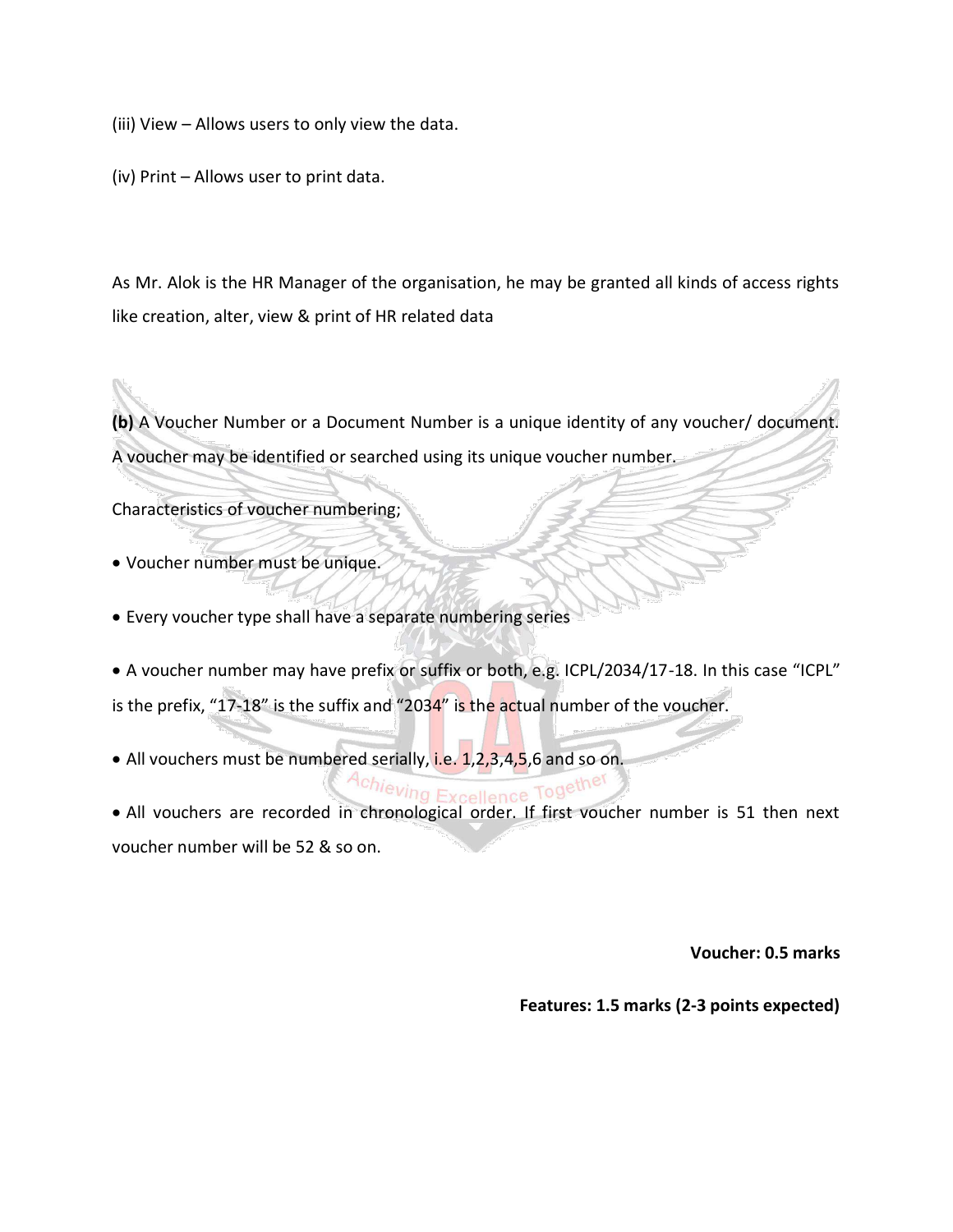

**(a)**



**(b)** Computer related offences

Section 43 provides for Penalty and compensation for damage to computer, computer system, etc.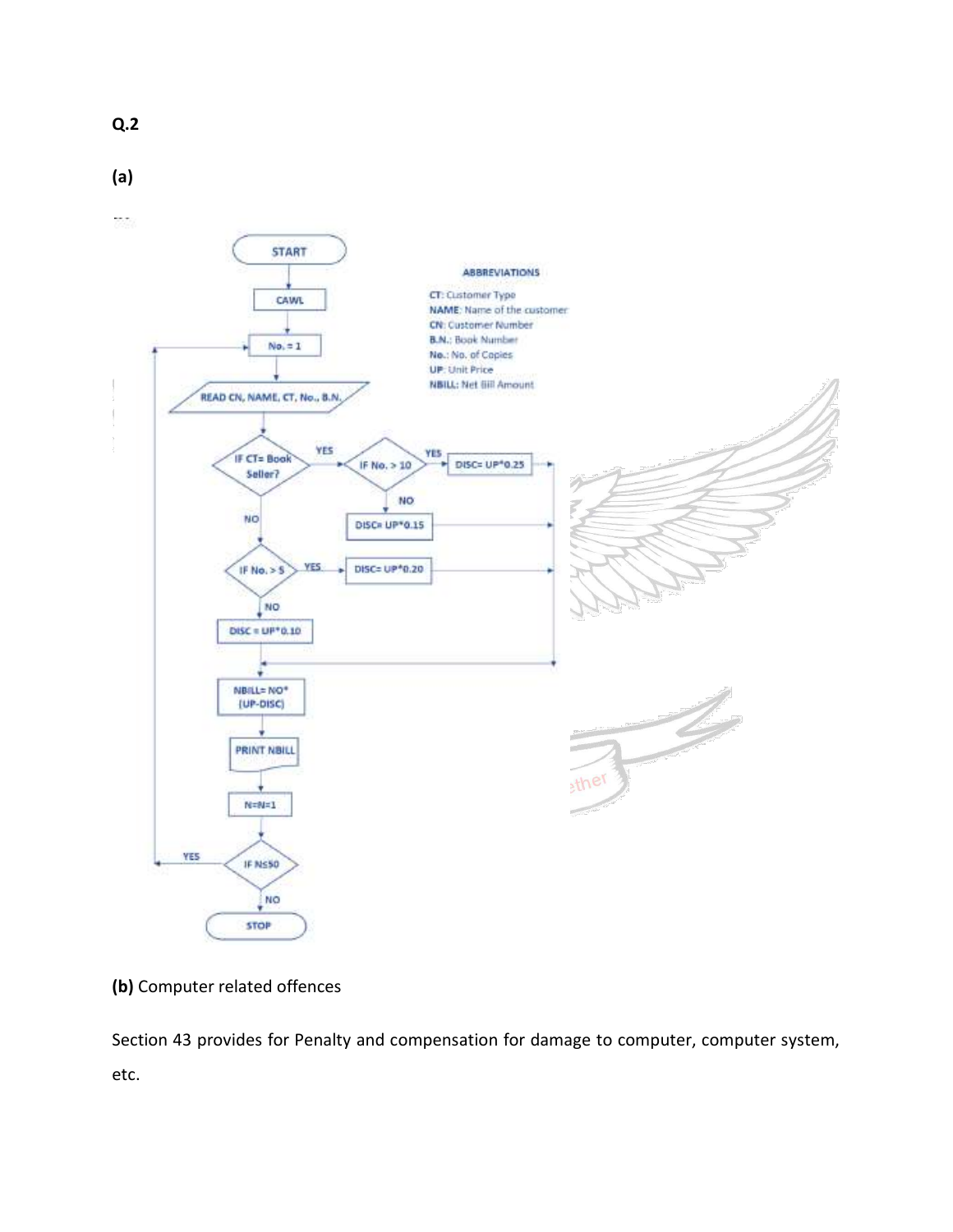If any person without permission of the owner or any other person who is in- charge of a computer, computer system or computer network, or computer resource:

Accesses or secures access to such computer, computer system or computer network;

 Downloads, copies or extracts any data, computer database or information from such computer, computer system or computer network including information or data held or stored in any removable storage medium;

Introduces or causes to be introduced any computer contaminant or computer virus into any computer, computer system or computer network;

 Damages or causes to be damaged any computer, computer system or computer network, data, computer database or any other programs residing in such computer, computer system or computer network;

Disrupts or causes disruption of any computer, computer system or computer network;

 Denies or causes the denial of access to any person authorized to access any computer, computer system or computer network by any means;

• provides any assistance to any person to facilitate access to a computer, computer system or computer network in contravention of the provisions of this Act, rules or regulations made reving Excellence there under;

 Changes the services availed of by a person to the account of another person by tampering with or manipulating any computer, computer system, or computer network,

 Destroys, deletes or alters any information residing in a computer resource or diminishes its value or utility or affects it injuriously by any means;

• Steals, conceals, destroys or alters or causes any person to steal, conceal, destroy or alter any computer source code used for a computer resource with an intention to cause damage; shall be liable to pay damages by way of compensation to the person so affected.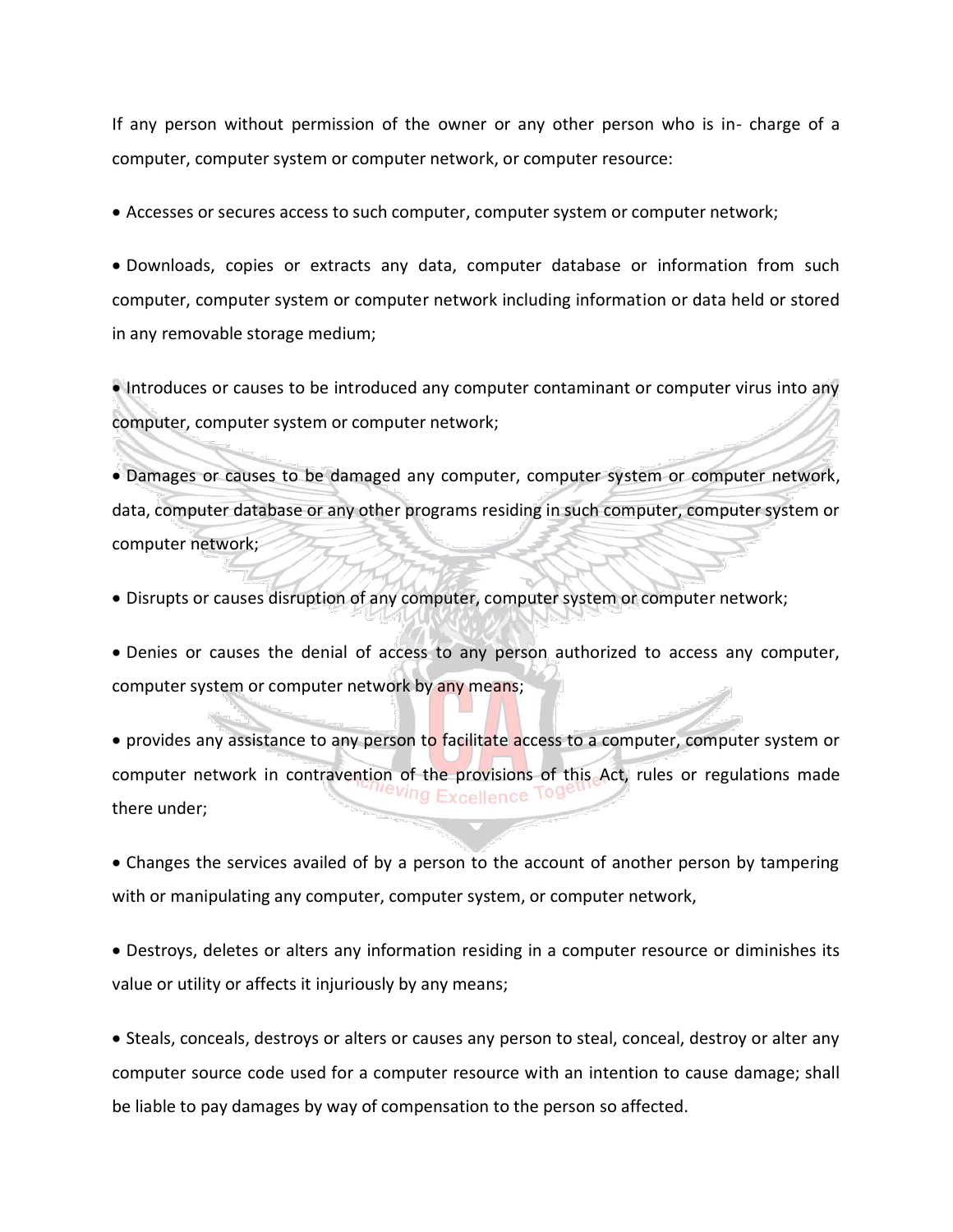#### **(Expected offences: 6-8 points (each point – 0.5 marks)**

### **Q.3 (a)**

 The deployment and implementation of CBS should be controlled at various stages to ensure that banks automation objectives are achieved:

 **Planning:** Planning for implementing the CBS should be done as per strategic and business objectives of bank. **(0.5 Mark)** 

 **Approval:** The decision to implement CBS requires high investment and recurring costs and will impact how banking services are provided by the bank. Hence, the decision must be approved by the board of directors. **(0.5 Mark)** 

 **Selection:** Although there are multiple vendors of CBS, each solution has key differentiators. Hence, bank should select the right solution considering various parameters as defined by the bank to meet their specific requirements and business objectives. **(1 Mark)** 

 **Design and develop or procured:** CBS solutions used to be earlier developed in-house by the bank. Currently, most of the CBS deployment are procured. There should be appropriate controls covering the design or development or procurement of CBS for the bank. **(1 Mark)** 

 **Testing:** Extensive testing must be done before the CBS is live. The testing is to be done at different phases at procurement stage to test suitability to data migration to ensure all existing data is correctly migrated and testing to confirm processing of various types of transactions of all modules produces the correct results. **(1 Mark)** 

 **Implementation:** CBS must be implemented as per pre-defined and agreed plan with specific project milestones to ensure successful implementation. **(0.5 Mark)**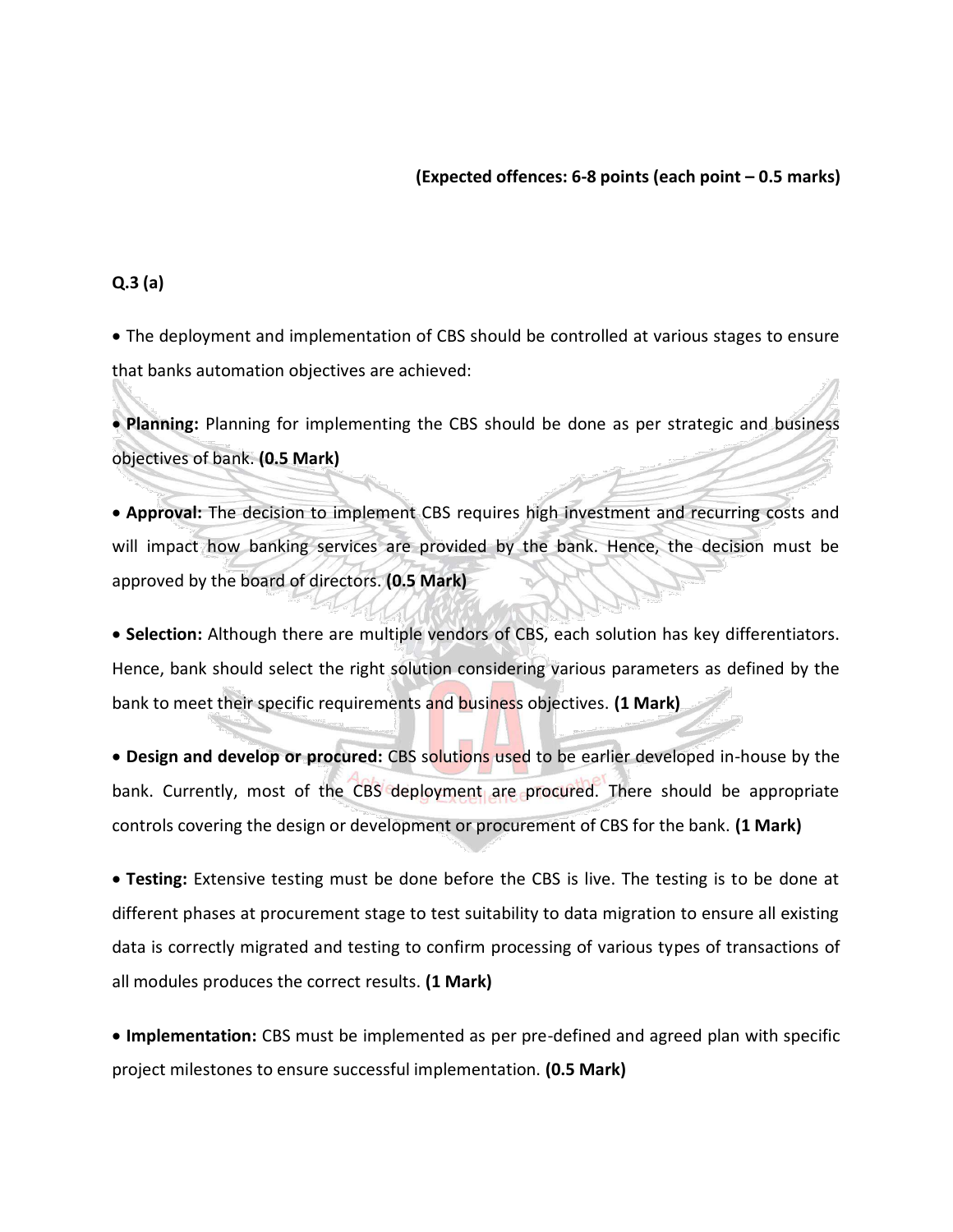**Maintenance:** CBS must be maintained as required. E.g. program bugs fixed, version changes implemented, etc. **(0.5 Mark)** 

 **Updation:** CBS modules must be updated based on requirements of business processes, technology updates and regulatory requirements. **(0.5 Mark)** 

 **Audit:** Audit of CBS must be done internally and externally as required to ensure that controls are working as envisaged. **(0.5Mark** 

**(b) Big Data:** A new buzzword that has been capturing the attention of businesses lately is Big Data. The term refers to such massively large data sets that conventional database tools do not have the processing power to analyze them.

Benefits of Big Data Processing are as follows:

## **a) Ability to process Big Data brings in multiple benefits, such as-**

- Businesses can utilize outside intelligence while taking decisions.
- Access to social data from search engines and sites like Facebook, Twitter are enabling organizations to fine tune their business strategies.
- Early identification of risk to the product/services, if any

#### **b) Improved customer service**

Traditional customer feedback systems are getting replaced by new systems designed with Big Data technologies. In these new systems, Big Data and natural language processing technologies are being used to read and evaluate consumer responses.

## **c) Better operational efficiency**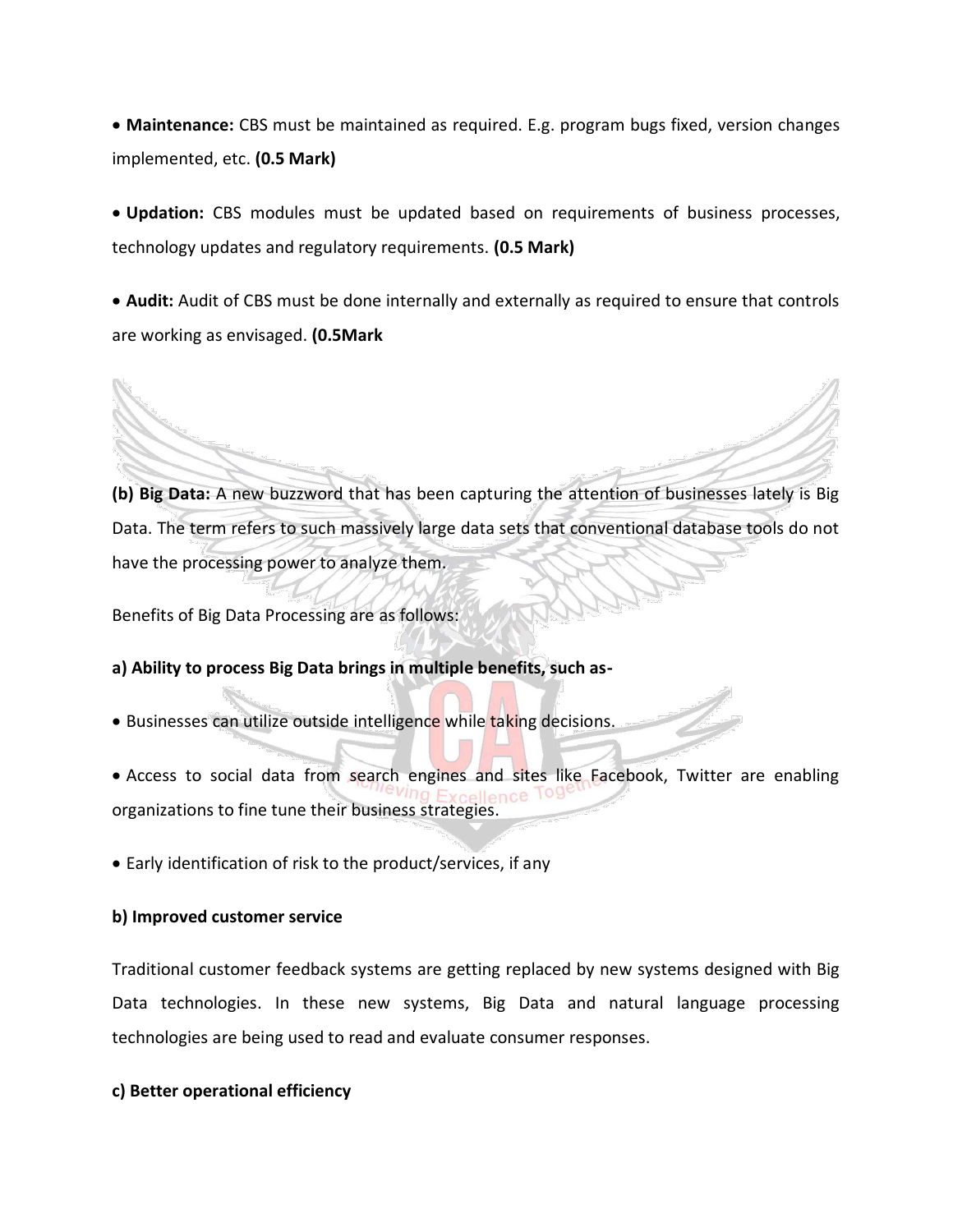Integration of Big Data technologies and data warehouse helps an organization to offload infrequently accessed data, this leading to better operational efficiency.

## **(Big Data: 1 marks / Benefits: 3 marks (3 points)**

## **Q.4 (a)**

**Risk:** Risk is possibility of loss. The same may be result of intentional or un-intentional action by individuals.

Risks associated with e-commerce transactions are high compared to general internet activities.

## **These include the following:**

 **Privacy and Security:** Comes in the point of hacking. There are often issues of security and privacy due to lack of personalized digital access and knowledge.

 **Quality issues**: There are quality issues raised by customers as the original product differs from the one that was ordered.

• Delay in goods and Hidden Costs: When goods are ordered from another country, there are hidden costs enforced by Companies. The Ving Excellence Togethe'

 **Needs Access to internet and lack of personal touch:** The e commerce requires an internet connection which is extra expensive and lacks personal touch.

 **Problem of anonymity:** There is need to identify and authenticate users in the virtual global market where anyone can sell to or buy from anyone, anything from anywhere.

 **Repudiation of contract:** There is possibility that the electronic transaction in the form of contract**,** sale order or purchase by the trading partner or customer maybe denied.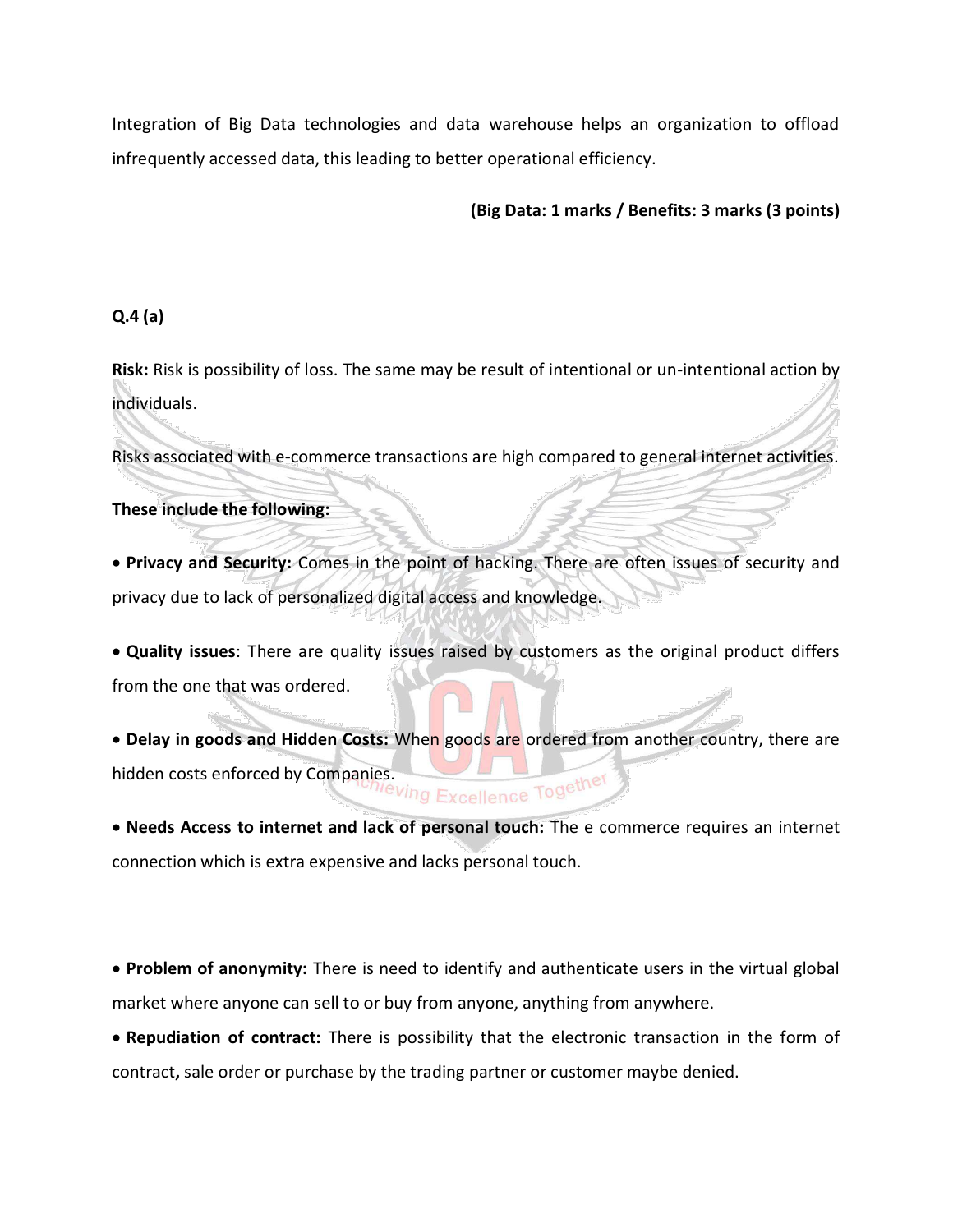**Lack of authenticity of transactions:** The electronic documents that are produced during an e-Commerce transaction may not be authentic and reliable.

 **Data Loss or theft or duplication:** The data transmitted over the Internet may be lost, duplicated, tampered with.

**Attack from hackers:** Web servers used for e-Commerce maybe vulnerable to hackers.

 **Denial of Service:** Service to customers may be denied due to non-availability of system as it may be affected by viruses, e-mail bombs and floods.

 **Non-recognition of electronic transactions:** E-Commerce transactions, as electronic records and digital signatures may not be recognized as evidence in courts of law.

 **Problem of piracy:** Intellectual property may not be adequately protected when such property is transacted through e-Commerce.

#### **Expected risk: 6 (1 mark each) (6 Marks)**

**(b)** Logical access controls serve as one of the means of information security. The purpose of logical access controls is to restrict access to information assets/resources. They are expected to provide access to information resources on a need to know and need to do basis using principle of least privileges.

Following are logical access controlseving Excellence Together

#### **User Access Management:**

 **User registration:** Information about every user is documented. The following questions are to be answered: Why is the user granted the access? Has the data owner approved the access?

 **Privilege management:** Access privileges are to be aligned with job requirements and responsibilities.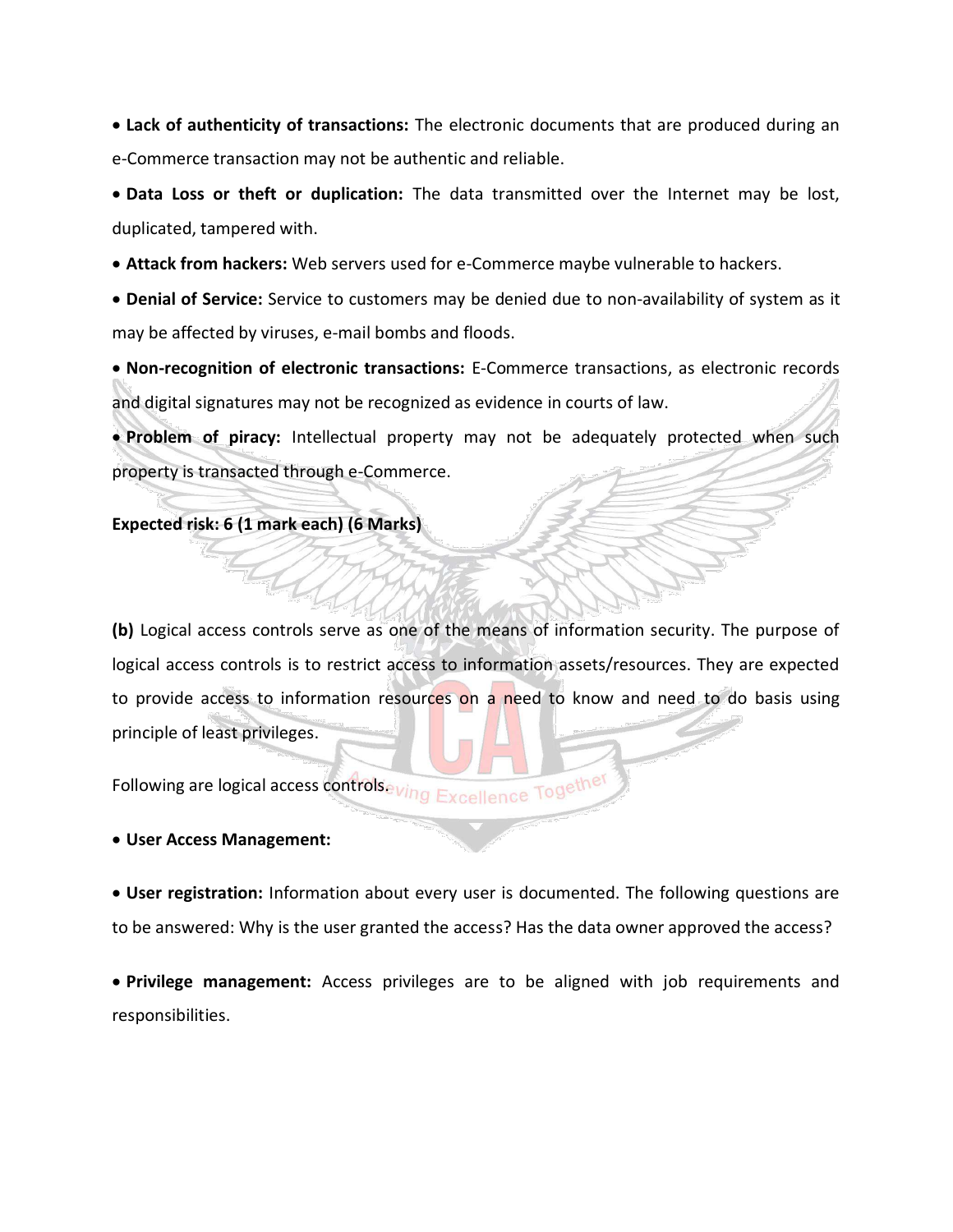**User password management:** Allocations, storage, revocation, and reissue of password are password management functions. Educating users is a critical component about passwords, and making them responsible for their password.

 **Review of user access rights:** A user's need for accessing information changes with time and requires a periodic review of access rights to check anomalies in the user's current job profile, and the privileges granted earlier.

**(Expected points: 4 (1 mark) (4 Marks)**

**Q.5 (a)** Cloud computing is a model that enables the end users to access the shared pool of resources such as compute, network, storage, database and application as an on- demand service without the need to buy or own it. The services are provided and managed by the service provider, reducing the management effort from the end user side. The essential characteristics of the cloud include on-demand, self-service, broad network access, resource pooling, rapid elasticity, and measured service. The National Institute of Standards and **Technology** 

**(A) Infrastructure as a Service (IaaS):** IaaS, a hardware-level service, provides computing resources such as processing power, memory, storage, and networks for cloud users to run their application on-demand. This allows users to maximize the utilization of computing capacities without having to own and manage their own resources. The end-users or IT architects will use the infrastructure resources in the form of Virtual machines (VMs) and design virtual infrastructure, network load balancers etc., based on their needs. The IT architects need not maintain the physical servers as it is maintained by the service providers. Examples of IaaS providers include Amazon Web Services (AWS), Google Compute Engine, Open Stack and Eucalyptus.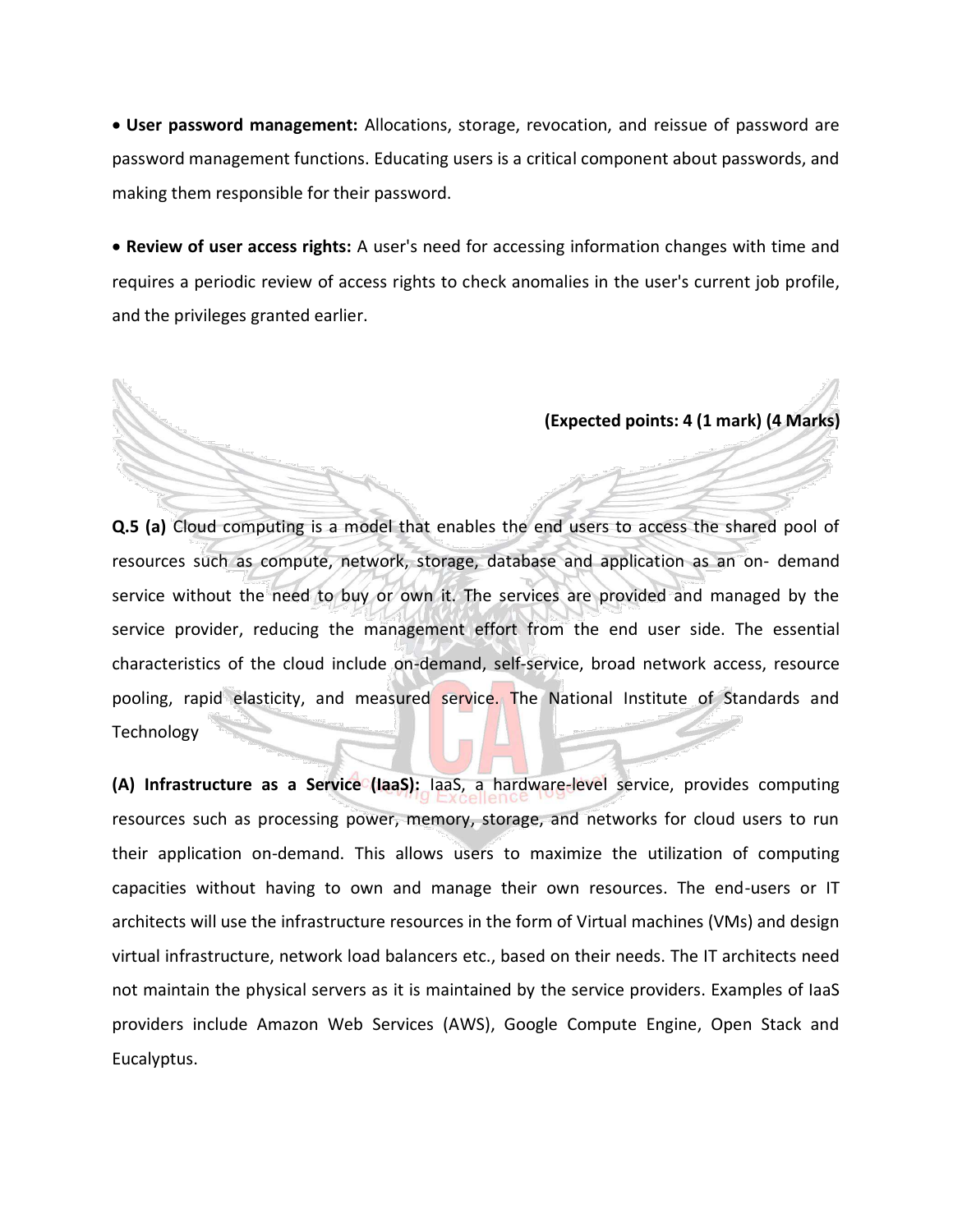**(B) Platform as a Service (PaaS):** PaaS provides the users the ability to develop and deploy an application on the development platform provided by the service provider. In traditional application development, the application will be developed locally and will be hosted in the central location. In stand-alone application development, the application will be developed by traditional development platforms result in licensing - based software, whereas PaaS changes the application development from local machine to online. For example- Google App Engine, Windows Azure Compute etc.

Typical PaaS providers may provide programming languages, application frameworks, databases, and testing tools apart from some build tools, deployment tools and software load balancers as a service in some cases

**(C) Software as a Service (SaaS):** SaaS provides ability to the end users to access an application over the Internet that is hosted and managed by the service provider. Thus, the end users are exempted from managing or controlling an application the development platform, and the underlying infrastructure. SaaS changes the way the software is delivered to the customers. SaaS provides users to access large variety of applications over internets that are hosted on service provider"s infrastructure. For example, one can make his/her own word document in Google docs online, s/he can edit a photo online on pixlr.com so s/he need not install the photo editing software on his/her system - thus Google is provisioning software as a service. **(2 Marks each = 6 Marks)** 

**(b) (i)** Post Implementation issues: ERP operation and maintenance requires a lifelong commitment by the company management and users of the system.

## **Risks and corresponding Controls related to POST- IMPLEMENTATION ISSUES**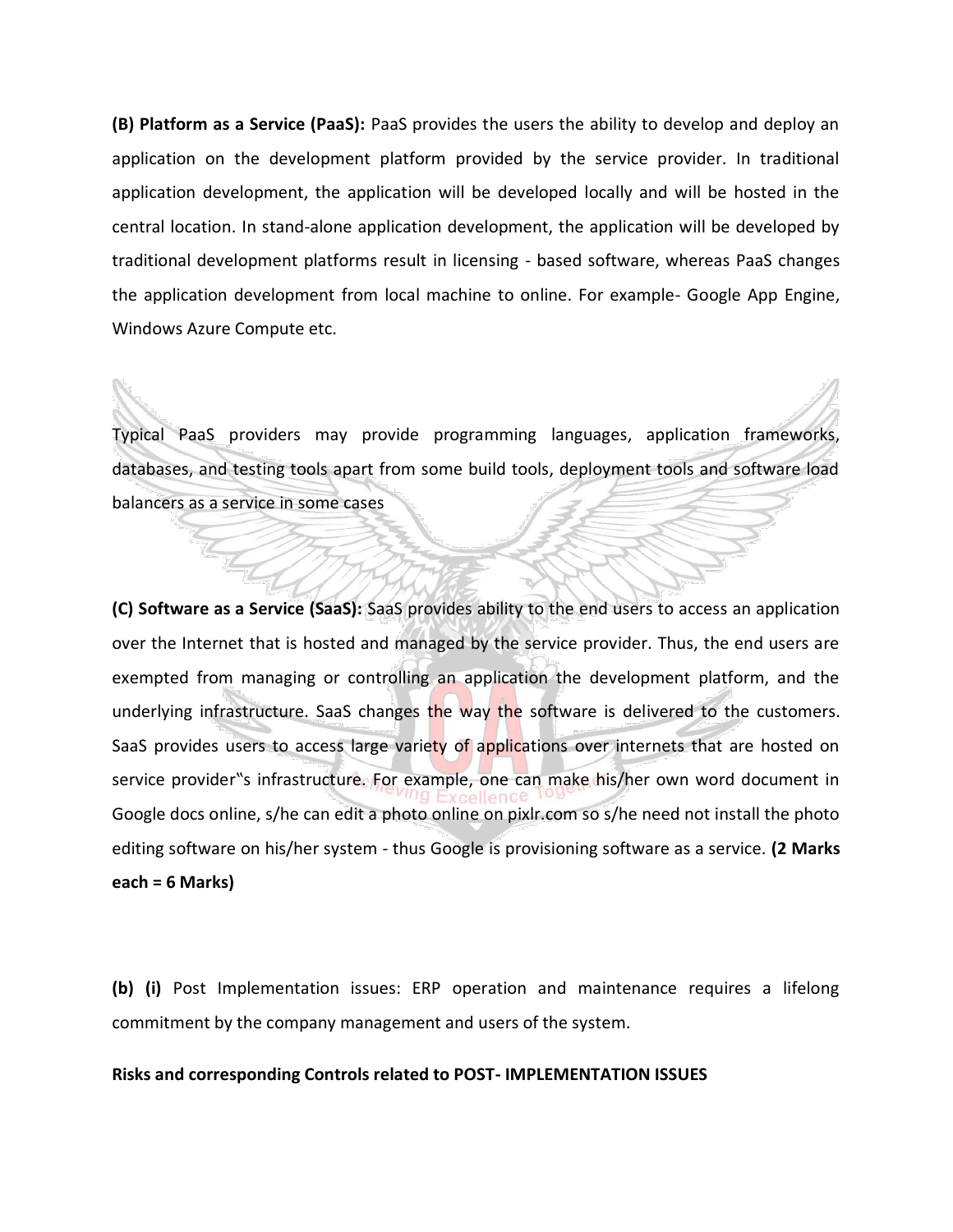| <b>Aspect</b>       | <b>Risk Associated</b>       | <b>Control Required</b>         |
|---------------------|------------------------------|---------------------------------|
| Lifelong commitment | Even after<br>the<br>ERP     | This requires a strong level of |
|                     | implementation, there will   | commitment and consistency      |
|                     | always<br>be<br>new          | by the management and users     |
|                     | modules/versions to install, | of the system                   |
|                     | new persons to be trained,   |                                 |
|                     | technologies to<br>be<br>new |                                 |
|                     | embraced, refresher courses  |                                 |
|                     | to be conducted              |                                 |
|                     | and so on                    |                                 |
|                     |                              |                                 |

**(Expected same point: 1 mark for risk and 1 mark for control)** 

**(b) (ii) 1. Home Loan:** This is a traditional mortgage where customer has an option of selecting fixed or variable rate of interest and is provided for the purchase of property.

**2. Top Up Loan:** Here the customer already has an existing loan and is applying for additional amount either for refurbishment or renovation of the house.

**3. Loans for Under Construction Property:** In case of under construction properties the loan is disbursed in tranches / parts as per construction plan.

**(Expected Points: 2 (1 Mark each)**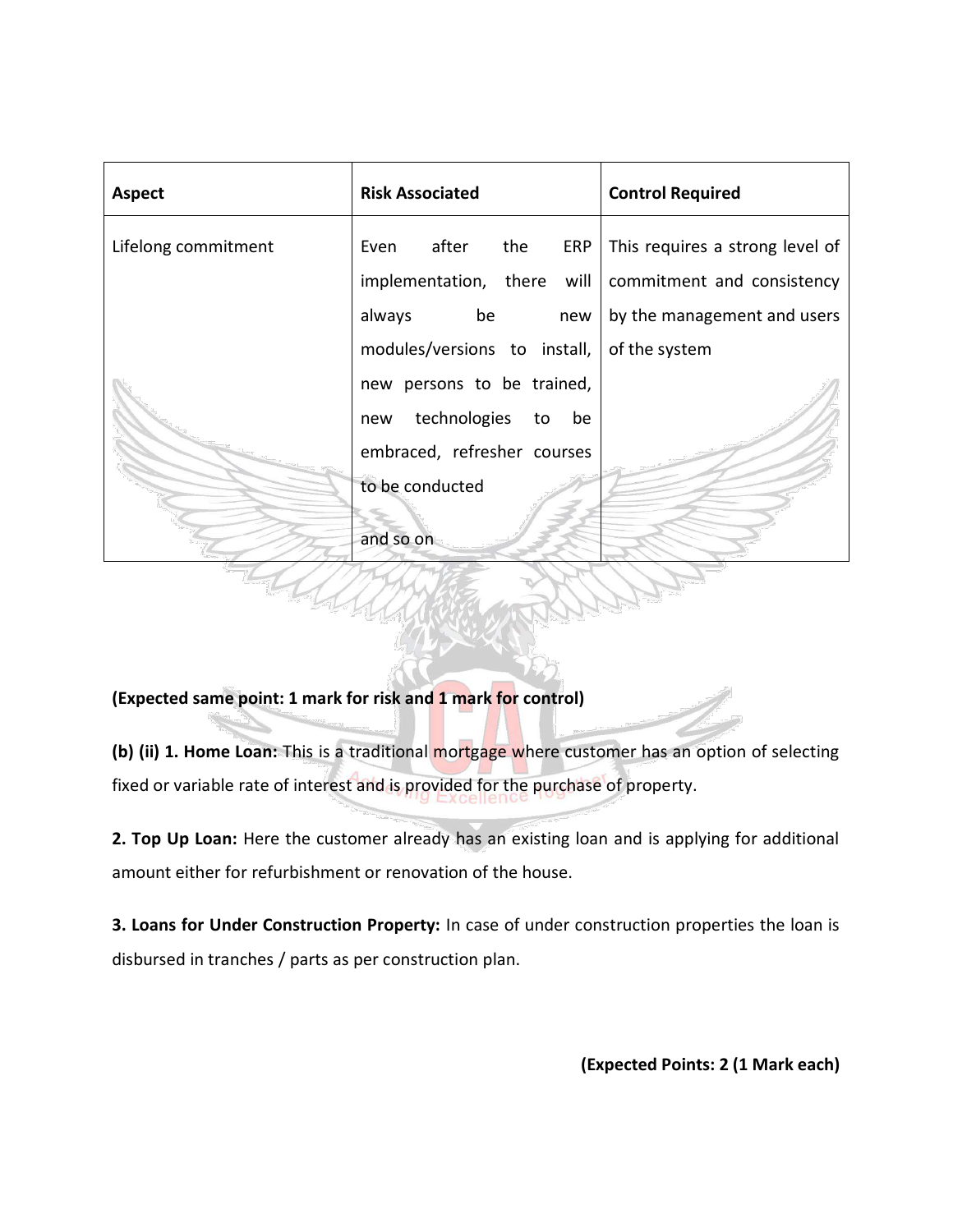**(ii)** Two type of audit trails that should exist in each system.

- An **Accounting Audit Trail** to maintain a record of events within the subsystem; and
- An **Operations Audit Trail** to maintain a record of the resource consumption associated with

each event in the subsystem.

**(Expected points: 2, (1 Mark each)**

**PART – II** 

# **Division A - Multiple Choice Questions**

- **1. (d)** (i)-(b); (ii)-(d); (iii)-(d); (iv)-(c) **(2 Marks)**
- **2. (c)** Market Growth and Relative Market Share **(2 Marks)**
- **3. (c)** Cash-Cows; Stars; Question Marks; Dogs **(2 Marks)**
- **4. (b)** Conglomerate **(1 Marks)**

# **Multiple Choice Questions**

**1. (c)** Aspirations of a company **(1 Mark)** 

#### **Or**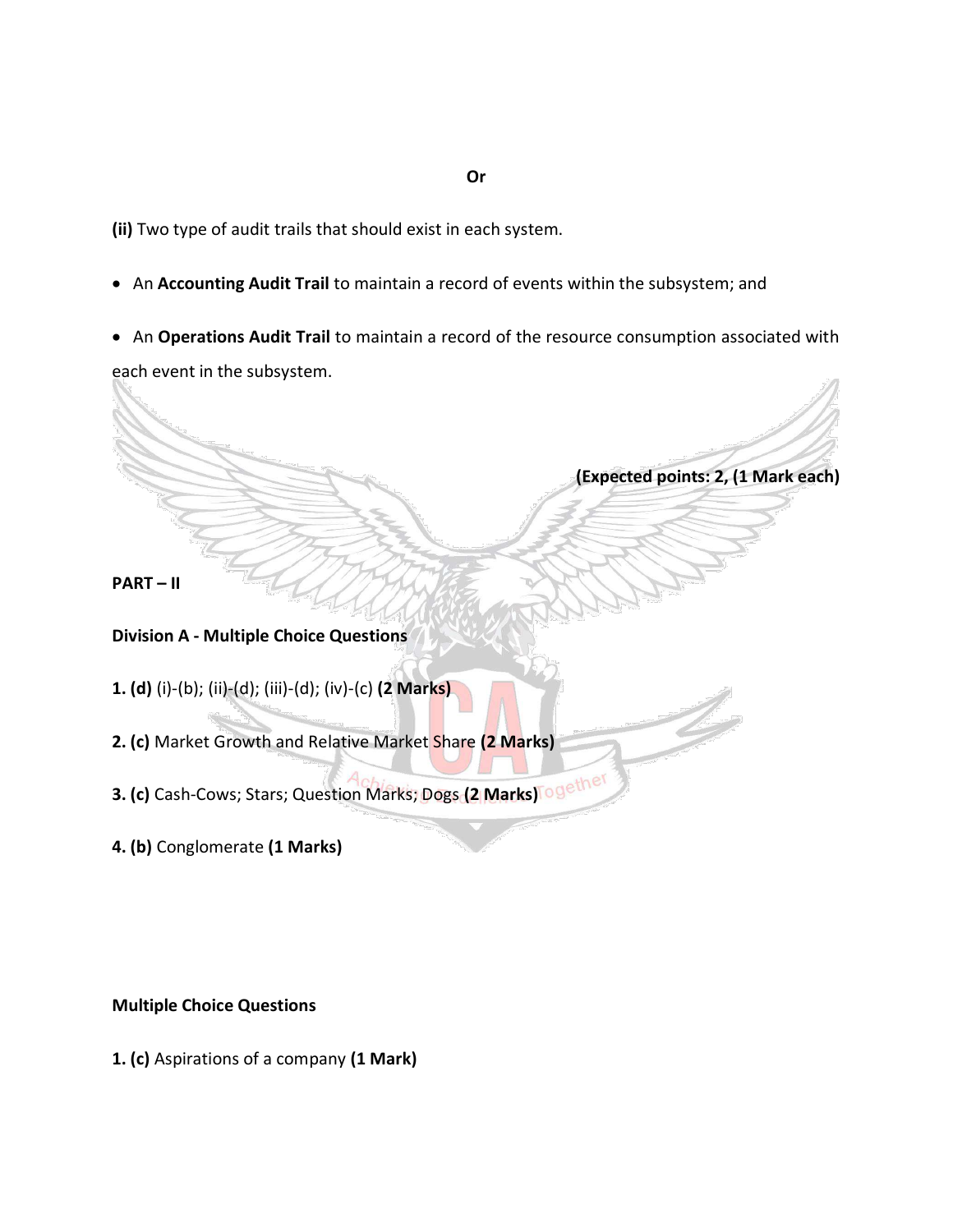**2. (a)** Rivalry among existing firms **(1 Mark)** 

**3. (a)** Dog **(1 Mark)** 

**4. (d)** Market Target **(1 Mark)** 

**5. (d)** The ST cell **(1 Mark)** 

**6. (b)** Consonance **(1 Mark)** 

**7. (a)** Synchro **(1 Mark)** 

**8. (a)** Strategy evaluation **(1 Mark)** 

**Division B - Descriptive Questions** 

# **Q.6**

**(a)** A typical large organization is a multidivisional organisation that competes in several different businesses. It has separate self-contained divisions to manage each of these. There are three levels of strategy in management of business - corporate, business, and functional.

| <b>Basis</b>  | <b>Corporate Level</b> | <b>Business Level</b>         | <b>Functional Level</b>    |
|---------------|------------------------|-------------------------------|----------------------------|
|               | <b>Strategy</b>        | <b>Strategy</b>               | <b>Strategy</b>            |
| Formulated by | CEO, Board of          | <b>Business or Divisional</b> | <b>Functional Managers</b> |
|               | Directors & Senior     | <b>Managers</b>               |                            |
|               | Executives of the      |                               |                            |
|               | Organisation.          |                               |                            |
| Time period   | These strategies are   | These strategies are          | These strategies are       |
|               | usually for long term. | usually for medium            | usually for short term.    |
|               |                        | term.                         |                            |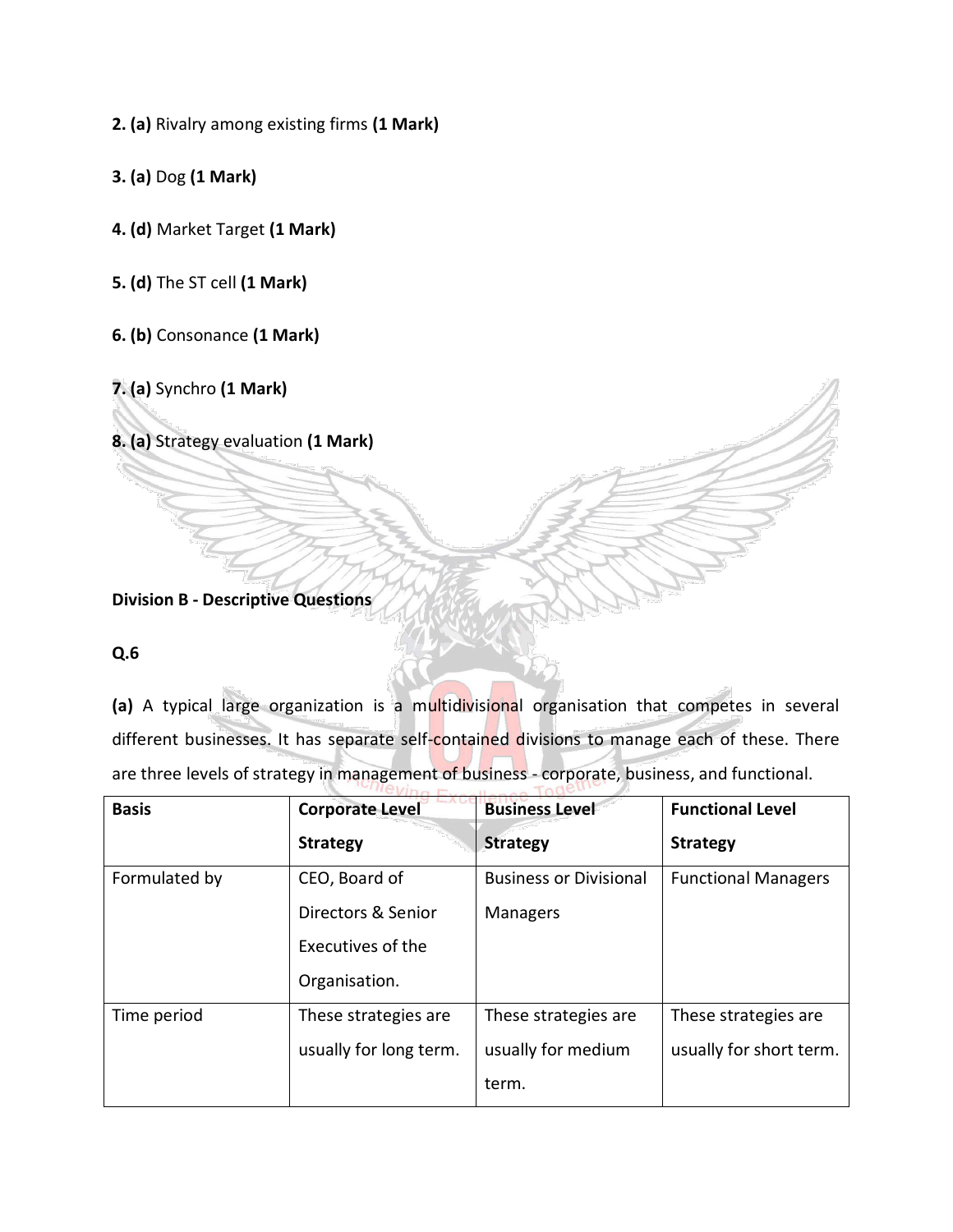| Range                | These are the                | These are the          | These strategies are     |
|----------------------|------------------------------|------------------------|--------------------------|
|                      | broadest strategies          | strategies that are    | specific to the          |
|                      | covering the                 | specific to the        | functions like HR,       |
|                      | organisation as a            | particular business or | <i>Finance etc.</i> of a |
|                      | whole.                       | division.              | business or division of  |
|                      |                              |                        | the organisation.        |
| <b>Risk Involved</b> | <b>High Risk</b>             | <b>Moderate Risk</b>   | Low Risk                 |
| Example              | <b>Strategy for Alphabet</b> | Strategies for         | For YouTube,             |
|                      | Inc. as a company.           | different divisions of | strategies like Human    |
|                      |                              | Alphabet Inc. like     | Resource, R&D            |
|                      |                              | YouTube, Search,       | Finance etc. of          |
|                      |                              | Android.               | YouTube                  |

**[0.5 Marks – Introduction and 1.5 marks for each level]**

# **(b)**

Richard Rumelt's criteria for strategy audit proposes four criteria namely, consistency, consonance, feasibility and advantage. In the present scenario, the strategy auditor while measuring organisational performance has identified a gap which amounts to success of one department means failure for another. This can be clearly identified as a consistency criterion as the current organisational strategies are inconsistent. Three guidelines help determine if organizational problems are due to inconsistencies in strategy:

• If managerial problems continue despite changes in personnel and if they tend to be issuebased rather than people-based, then strategies may be inconsistent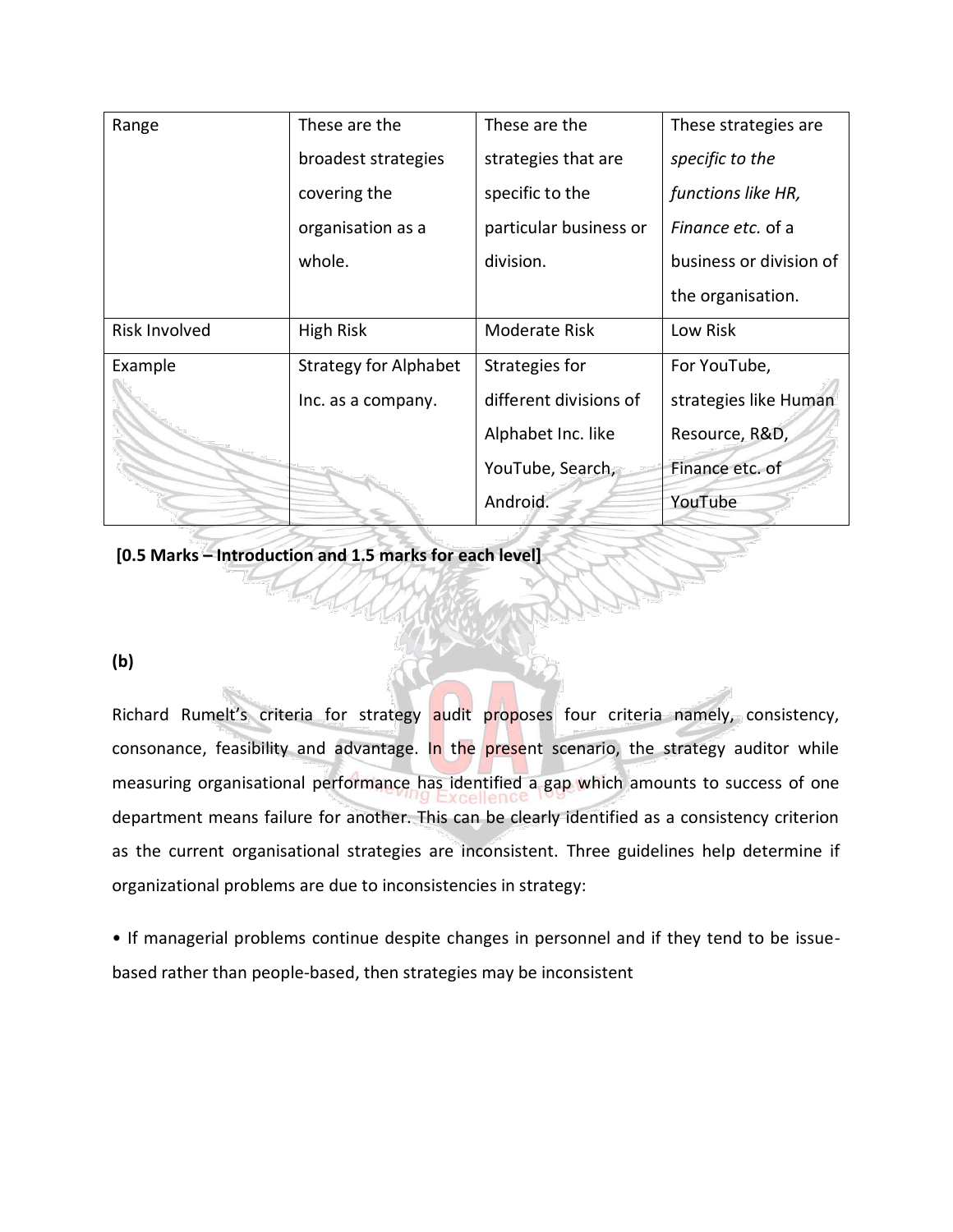• If success for one organizational department means, or is interpreted to mean, failure for another department, then strategies may be inconsistent.

• If policy problems and issues continue to be brought to the top for resolution, then strategies may be inconsistent

# **[2 Marks for Meaning of introduction & 3 marks for guidelines]**



Product Life Cycle is an important concept in strategic choice and S-shaped curve which exhibits the relationship of sales with respect of time for a product that passes through the four successive stages.

The first stage of PLC is the introduction stage in which competition is almost negligible, prices are relatively high and markets are limited. The growth in sales is also at a lower rate.

The second stage of PLC is the growth stage, in which the demand expands rapidly, prices fall, competition increases and market expands.

The third stage of PLC is the maturity stage, where in the competition gets tough and market gets stabilized. Profit comes down because of stiff competition.

The fourth stage is the declining stage of PLC, in which the sales and profits fall down sharply due to some new product replaces the existing product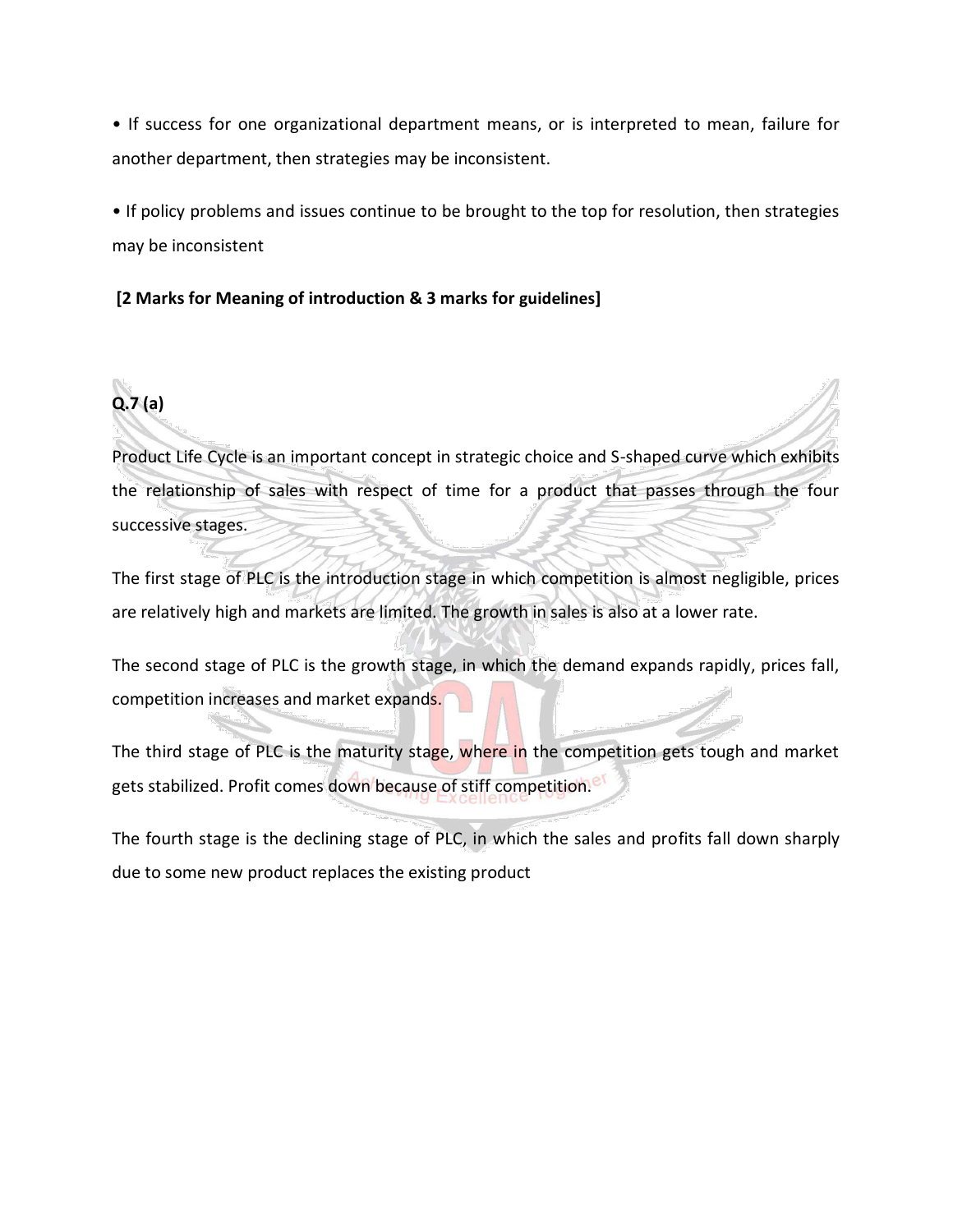

PLC can be used to diagnose a portfolio of products (or businesses) in order to establish the stage at which each of them exists. Particular attention is to be paid on the businesses that are in the declining stage. Depending on the diagnosis, appropriate strategic choice can be made. For instance, expansion may be a feasible alternative for businesses in the introductory and growth stages. Mature businesses may be used as sources of cash for investment in other businesses which need resources. A combination of strategies like selective harvesting, retrenchment, etc. may be adopted for declining businesses. In this way, a balanced portfolio of businesses may be built up by exercising a strategic choice based on the PLC concept.

## **[2.5 marks for explaining Portfolio Analysis and 2.5 marks for explaining it significance]**

**(b)** Mission statement is an answer to the question "Who we are and what we do" and hence has to focus on the organization's present capabilities, focus activities and business makeup. An organization's mission states what customers it serves, what need it satisfies, and what type of product it offers. It is an expression of the growth ambition of the organisation.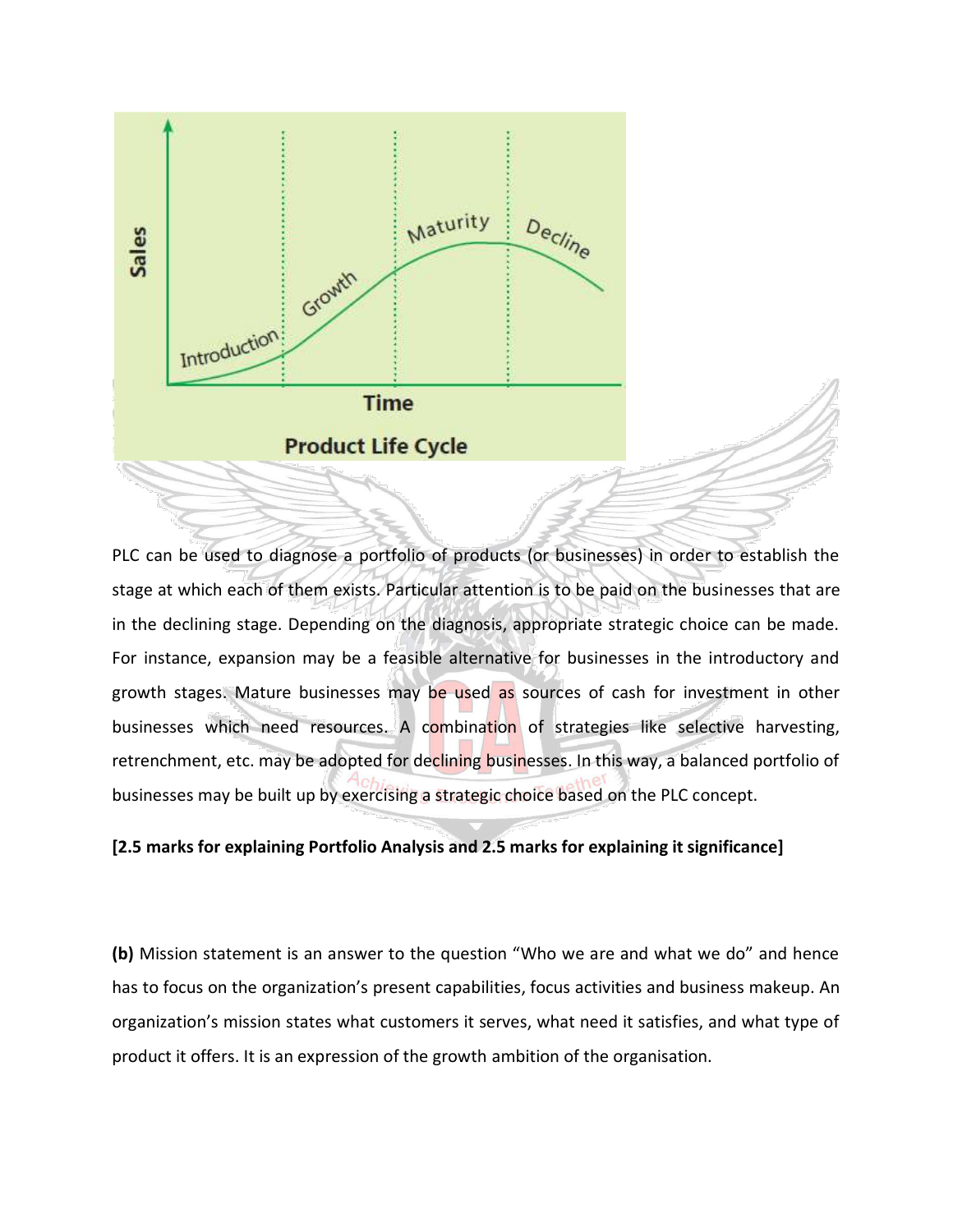A company's mission statement is typically focused on its present business scope-"who we are and what we do"; mission statements broadly describe an organizations present capabilities, customer focus activities and business makeup.

The following points must be considered while writing a mission statement of a company.

**(i)** To establish the special identity of the business - one that typically distinct it from other similarly positioned companies.

**(ii)** Needs which business tries to satisfy, customer groups it wishes to target and the technologies and competencies it uses and the activities it performs.

**(iii)** Good mission statements should be unique to the organisation for which they are developed.

**(iv)** The mission of a company should not be to make profit. Surpluses may be required for survival and growth, but cannot be mission of a company.

**[1 Mark for explaining meaning of Mission Statement and 4 marks for writing the points to be considered. 4 points to be written]**

Achieving Excellence Together

#### **Q.8 (a)**

**(i)** Forward and backward integration form part of vertically integrated diversification. In vertically integrated diversification, firms opt to engage in businesses that are vertically related to the existing business of the firm. The firm remains vertically within the same process. While diversifying, firms opt to engage in businesses that are linked forward or backward in the chain and enters specific product/process steps with the intention of making them into new businesses for the firm.

Backward integration is a step towards creation of effective supply by entering business of input providers. Strategy employed to expand profits and gain greater control over production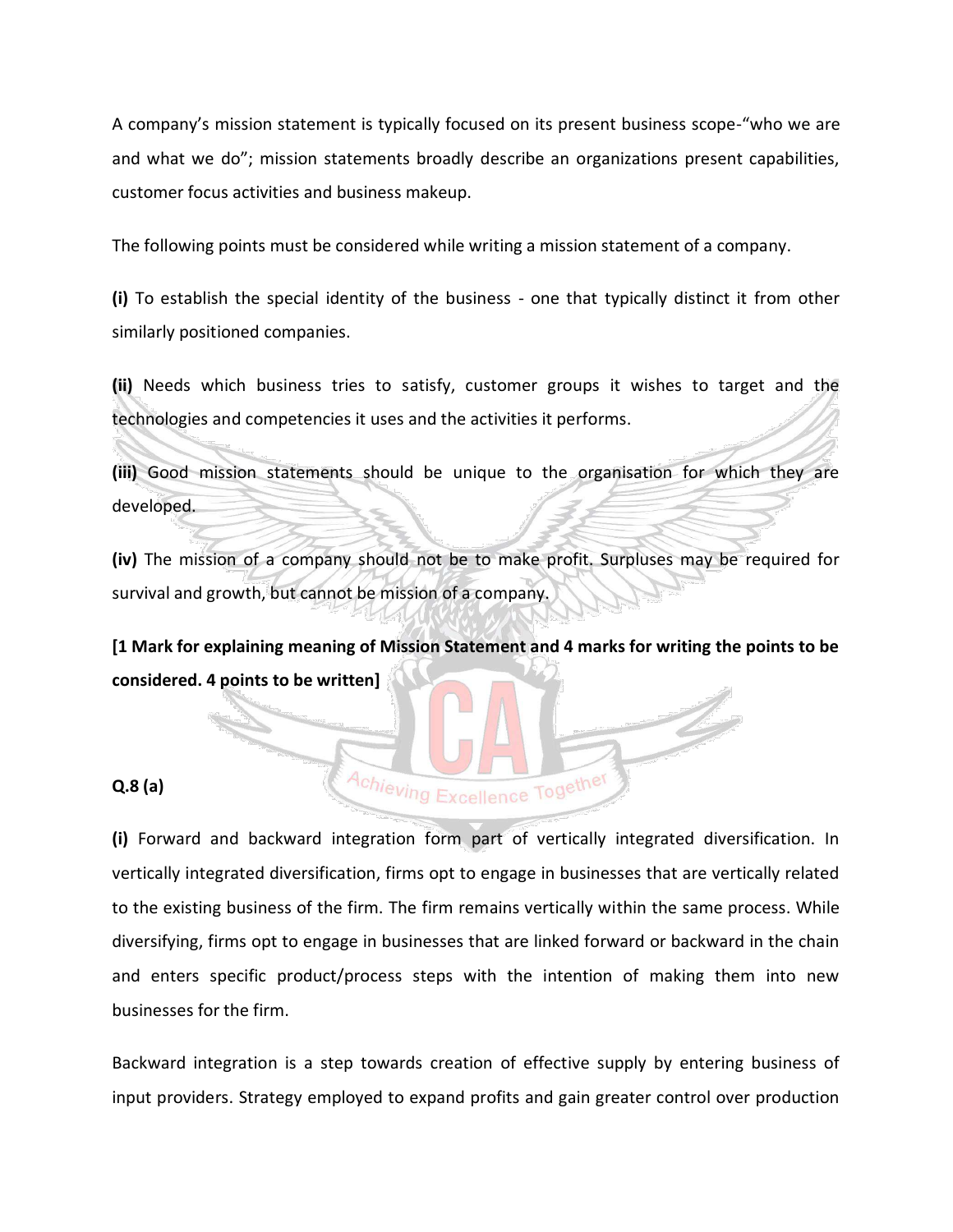of a product whereby a company will purchase or build a business that will increase its own supply capability or lower its cost of production. On the other hand, forward integration is moving forward in the value chain and entering business lines that use existing products. Forward integration will also take place where organizations enter into businesses of distribution channels.

**(ii)** Based on the facts given in the question, Vastralok Ltd. is currently manufacturing silk cloth and its top management has decided to expand its business by manufacturing cotton cloth. Both the products are similar in nature within the same industry. The diversification strategy that the top management of Vastralok Ltd. has opted is *concentric in nature*. They were in business of manufacturing silk and now they will manufacture cotton as well. Concentric diversification amounts to related diversification. In concentric diversification, the new business is linked to the existing businesses through process, technology or marketing.

**[2.5 marks for forward and backward integration and 2.5 marks for diversification strategy]**

**(b)** The term supply chain refers to the linkages between suppliers, manufacturers and customers. Supply chains involve all activities like sourcing and procurement of material, conversion, and logistics. Planning and control of supply chains are important components of its management. Naturally, management of supply chains include closely working with channel partners – suppliers, intermediaries, other service providers and customers.

Supply chain management is defined as the process of planning, implementing, and controlling the supply chain operations. It is a cross-functional approach to managing the movement of raw materials into an organization and the movement of finished goods out of the organization toward the end-consumer who are to be satisfied as efficiently as possible. It encompasses all movement and storage of raw materials, work-in-process inventory, and finished goods from point-of-origin to point-of-consumption. Organizations are finding that they must rely on the chain to successfully compete in the global market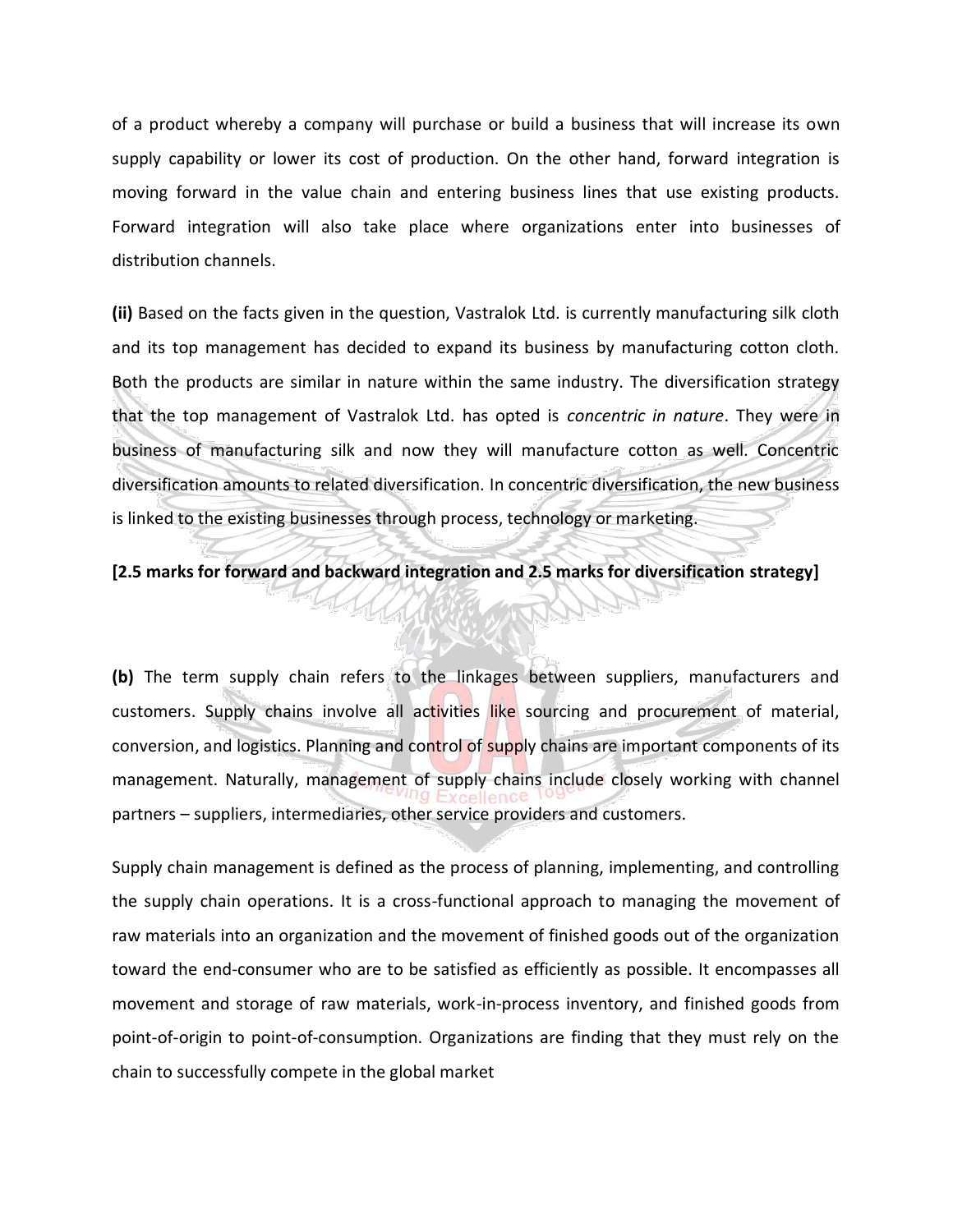Difference between Supply Chain Management and Logistics Management - Supply chain management is an extension of logistic management. However, there is difference between the two. Logistical activities typically include management of inbound and outbound goods, transportation, warehousing, handling of material, fulfilment of orders, inventory management, supply/demand planning. Although these activities also form part of Supply chain management, the latter has different components. Logistic management can be termed as one of its part that is related to planning, implementing, and controlling the movement and storage of goods, services and related information between the point of origin and the point of consumption.

Supply chain management includes more aspects apart from the logistics function. It is a tool of business transformation and involves delivering the right product at the right time to the right place and at the right price. It reduces costs of organizations and enhances customer service.

**[2.5 marks for explaining Supply Chain Management and 2.5 marks for explaining the difference between supply chain and logistics management]**

**Q.9 (a)** Strategic leadership is the ability of influencing others to voluntarily make decisions that enhance prospects for the organization's long-term success while maintaining short-term financial stability. It includes determining the firm's strategic direction, aligning the firm's strategy with its culture, modelling and communicating high ethical standards, and initiating changes in the firm's strategy, when necessary.

Two basic approaches to leadership can be transformational leadership style and transactional leadership style.

Transformational leadership style use charisma and enthusiasm to inspire people to exert them for the good of the organization. Transformational leadership style may be appropriate in turbulent environments, in industries at the very start or end of their life-cycles, in poorly performing organizations when there is a need to inspire a company to embrace major changes. Transformational leaders offer excitement, vision, intellectual stimulation and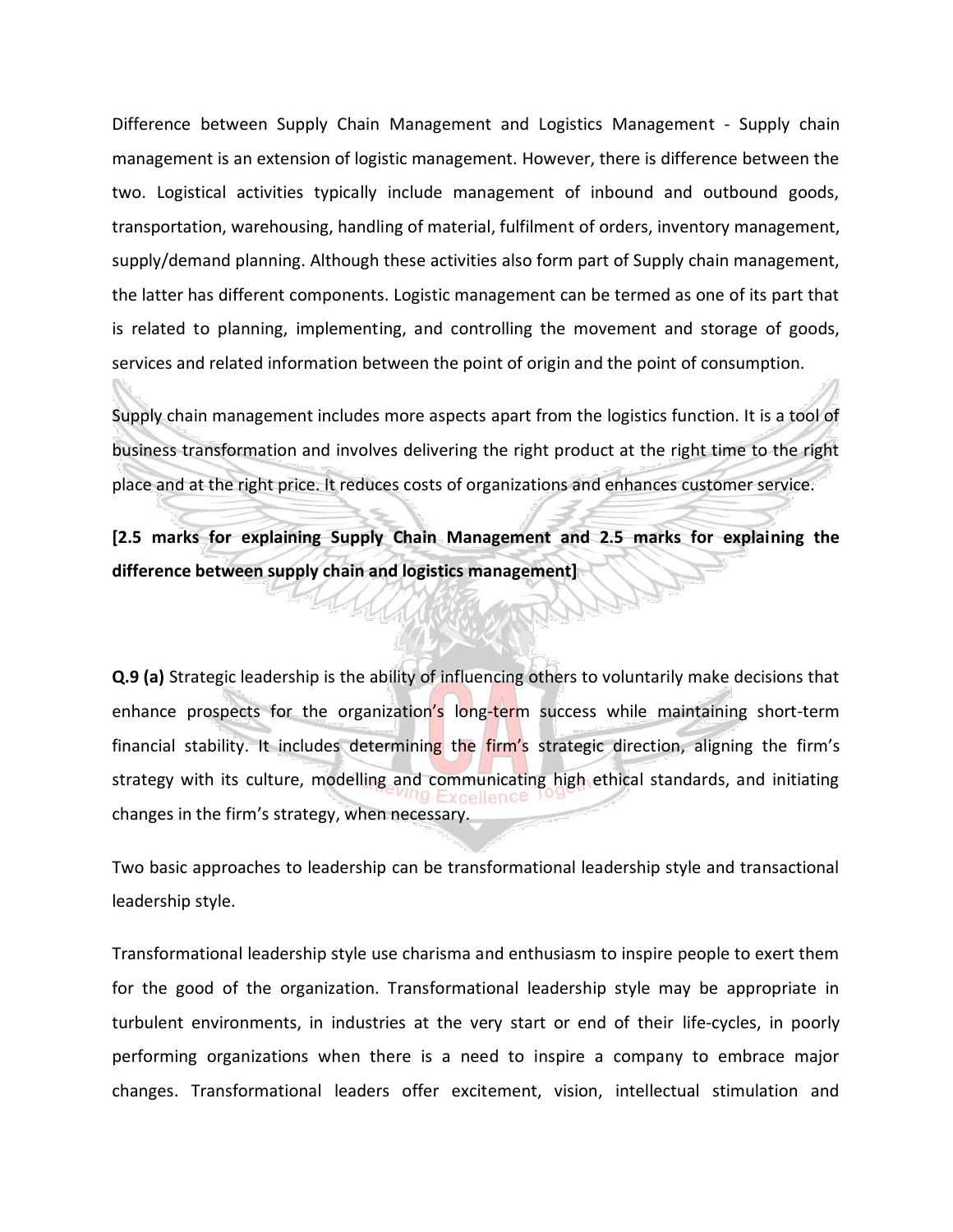personal satisfaction. They inspire involvement in a mission, giving followers a "dream" or "vision" of a higher calling so as to elicit more dramatic changes in organizational performance. Such a leadership motivates followers to do more than originally affected to do by stretching their abilities and increasing their self-confidence, and also promote innovation throughout the organization.

Transactional leadership style focuses more on designing systems and controlling the organization's activities and are more likely to be associated with improving the current situation. Transactional leaders try to build on the existing culture and enhance current practices. Transactional leadership style uses the authority of its office to exchange rewards, such as pay and status. They prefer a more formalized approach to motivation, setting clear goals with explicit rewards or penalties for achievement or non-achievement.

Transactional leadership style may be appropriate in static environment, in growing or mature industries, and in organizations that are performing well. The style is better suited in persuading people to work efficiently and run operations smoothly.

**[1 mark for meaning of Strategic Leadership, 2 marks for Transformational and 2 marks for Transactional leadership]**

**(b)** Decision making is a managerial process of selecting the best course of action out of several alternative courses for the purpose of accomplishment of the organizational goals. Decisions may be operational i.e., which relate to general day-to-day operations.

They may also be strategic in nature. According to Jauch and Glueck "Strategic decisions encompass the definition of the business, products to be handled, markets to be served, functions to be performed and major policies needed for the organisation to execute these decisions to achieve the strategic objectives."

The major dimensions of strategic decisions are as follows: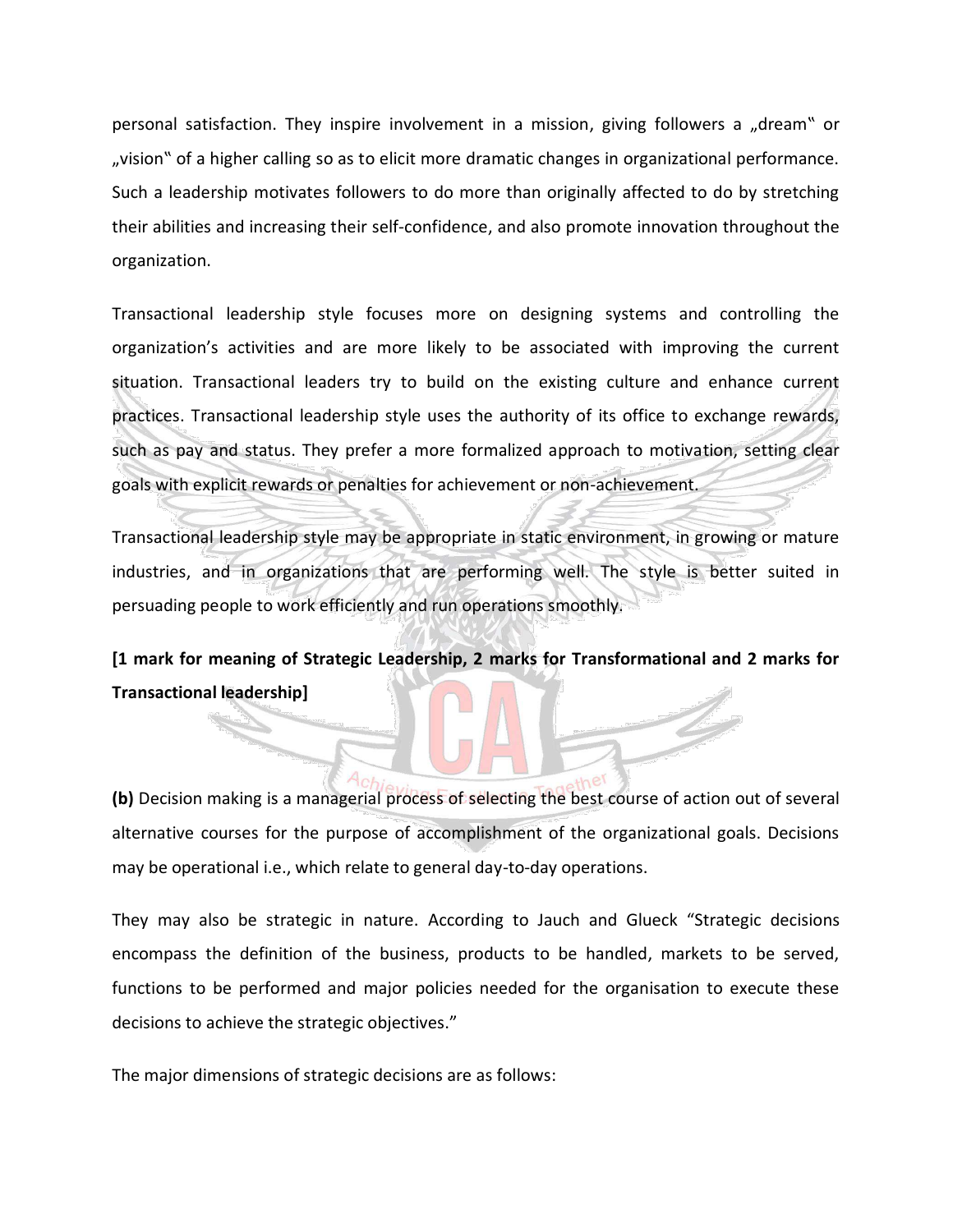• Strategic decisions require top-management involvement: Strategic decisions involve thinking in totality of the organization. Hence, problems calling for strategic decisions require to be considered by the top management.

• Strategic decisions involve commitment of organizational resources: For example, Strategic decisions to launch a new project by a firm requires allocation of huge funds and assignment of a large number of employees.

• Strategic decisions necessitate consideration of factors in the firm"s external environment: Strategic focus in organization involves orienting its internal environment to the changes of external environment

• Strategic decisions are likely to have a significant impact on the long-term prosperity of the firm: Generally, the results of strategic implementation are seen on a long-term basis and not immediately.

• Strategic decisions are future oriented: Strategic thinking involves predicting the future environmental conditions and how to orient for the changed conditions.

• Strategic decisions usually have major multifunctional or multi-business consequences: As they involve organization in totality they affect different sections of the organization with varying degree.

# Achieving Excellence Together

**[1 mark for meaning of strategic decision making and 4 marks for major dimensions (around 5 points)]**

**Q.10** The Marketing Mix is the set of controllable marketing factors that the firm uses to influence the demand for its products, and to produce the response it wants, in the target market. Typically, all organizations use a combination of 4 Ps in some form or the other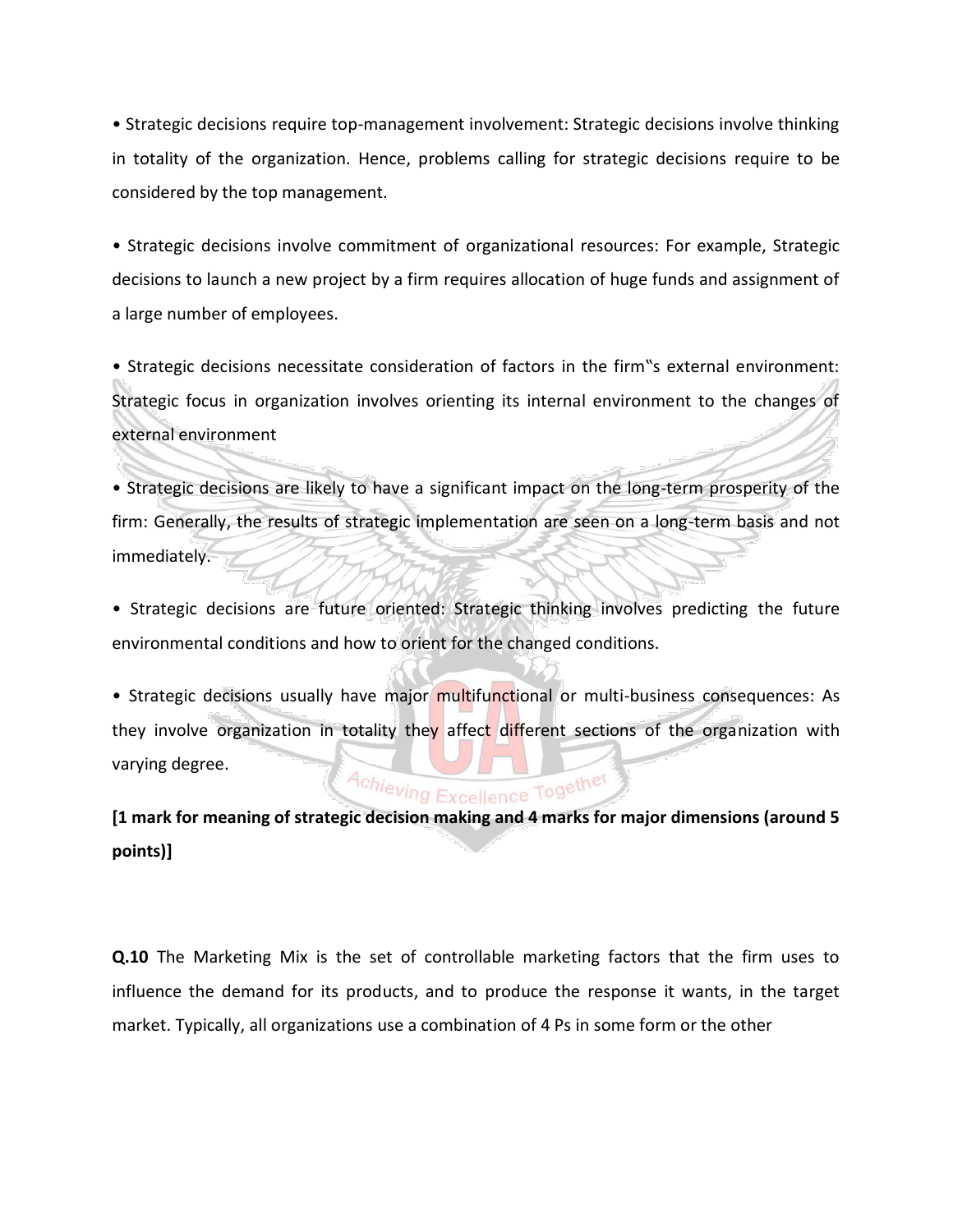| <b>Variable</b>                                                                            | <b>Areas of Strategy / Matters</b>                                                                                                                                                                                                                                                                                                                         |
|--------------------------------------------------------------------------------------------|------------------------------------------------------------------------------------------------------------------------------------------------------------------------------------------------------------------------------------------------------------------------------------------------------------------------------------------------------------|
| 1. Product: Goods & services offered by the<br>Company, to the target market               | To manage existing product(s) over time.<br>To add new products and drop failed products.                                                                                                                                                                                                                                                                  |
|                                                                                            | To decide on branding, packaging, and other<br>product features (e.g. Warranties)                                                                                                                                                                                                                                                                          |
| 2. Price: Amount of money that customers have<br>to pay to obtain the product<br>Achieving | Location of customers and effect on Price.<br>Price flexibility<br>Pricing of related items within a product line,<br><b>Terms of Sale</b><br>New Product Pricing: Product should be made<br>acceptable by the customer. Usually adopt<br>either penetration pricing (Charging too low<br>initially) or skimming pricing (Charging too high<br>initially). |
| 3. Place: All Company activities that make the<br>product available to target customers    | To manage the channel(s) by which ownership<br>of product is transferred from producers to<br>customers.<br>To review the system(s) by which goods are<br>moved from production locations to sales                                                                                                                                                         |